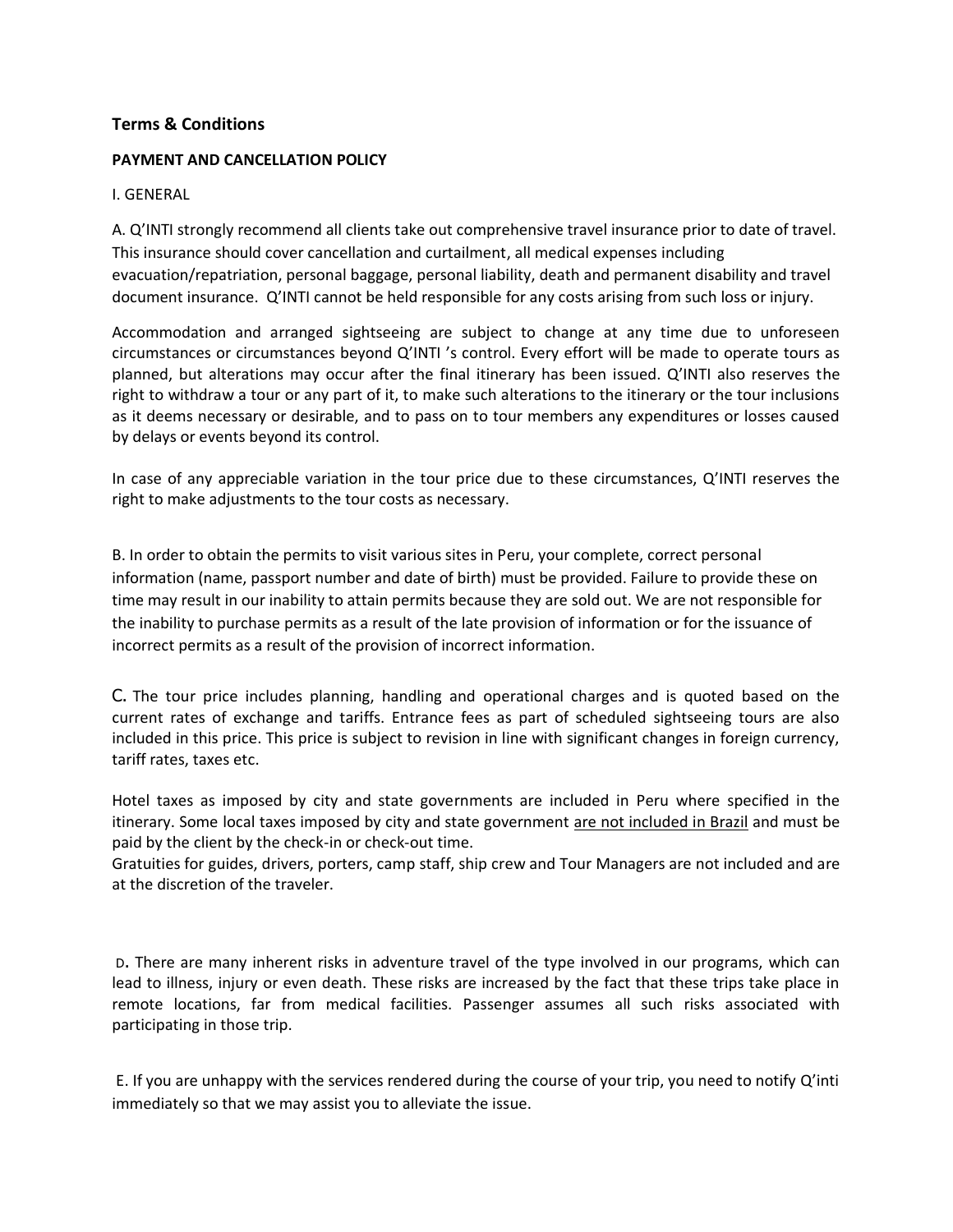Refunds are not made for any missed services, except for verifiable extenuating circumstances. Please see our LIMITS ON Q'INTI RESPONSIBILITY clause below. For verifiable claims to be considered, they must be received in writing within 30 days of the termination of the program. Any adjustment considered will be based on the actual price of the services involved and not on a per diem basis. Adjustments will not be made for unused sightseeing trips or meals. Q'INTI will not accept any liability for any claims that are not received within 30 days of the termination of your program. All claims for days missed while travelling should be made in writing within 30 days of the program.

#### **LIMITS ON Q'INTI RESPONSIBILITY:**

Q'INTI: its employees, shareholders, officers, directors, successors, agents and assigns (collectively Q'INTI), does not own or operate any entity which is to or does provide goods or services for your trip with the exception of a limited number of vehicles. It purchases transportation (by aircraft, coach, train, vessel or otherwise), hotel and other lodging accommodations, restaurant, ground handling and other services from various independent suppliers (including from time to time other affiliated Q'INTI companies). All such persons and entities are independent contractors. As a result, Q'INTI is not liable for any negligent or willful act of any such person or entity or of any third person.

In addition and without limitation, Q'INTI is not responsible for any injury, financial or physical loss, death, inconvenience, delay or damage to personal property in connection to the provision of any goods or services whether resulting from but not limited to acts of God or force majeure, illness, pandemic, disease, acts of war, civil unrest, insurrection or revolt, animals, strikes or other labor activities, criminal or terrorist activities of any kind, overbooking or downgrading of services, food poisoning, mechanical or other failure of aircraft or other means of transportation or for failure of any transport mechanism to arrive or depart on time.

There are many inherent risks in adventure travel of the type involved in our programs, which can lead to illness, injury or even death. These risks are increased by the fact that these trips take place in remote locations, far from medical facilities. Passenger assumes all such risks associated with participating in this trip.

In the event of a cancellation or material alteration to the trip as a result of the circumstances as described in this clause Q'INTI may in their sole and absolute discretion:

- a) offer the traveler(s) alternative travel arrangements or products of comparable standard as may be appropriate in the circumstances; or
- b) if alternative travel arrangements or products are not offered by Q'INTI, Q'INTI will make a prompt proportional refund of monies paid by the traveler.

Q'INTI may charge a reasonable fee to cover the administration costs associated with providing alternative travel arrangements or products.

If a material alteration becomes necessary within 90 days of the departure date for any reason other than the circumstances described in this clause, Q'INTI will endeavor to offer comparable products or a full refund of all monies paid by the traveler(s).

Travelers are liable for all bank and credit card related transaction charges.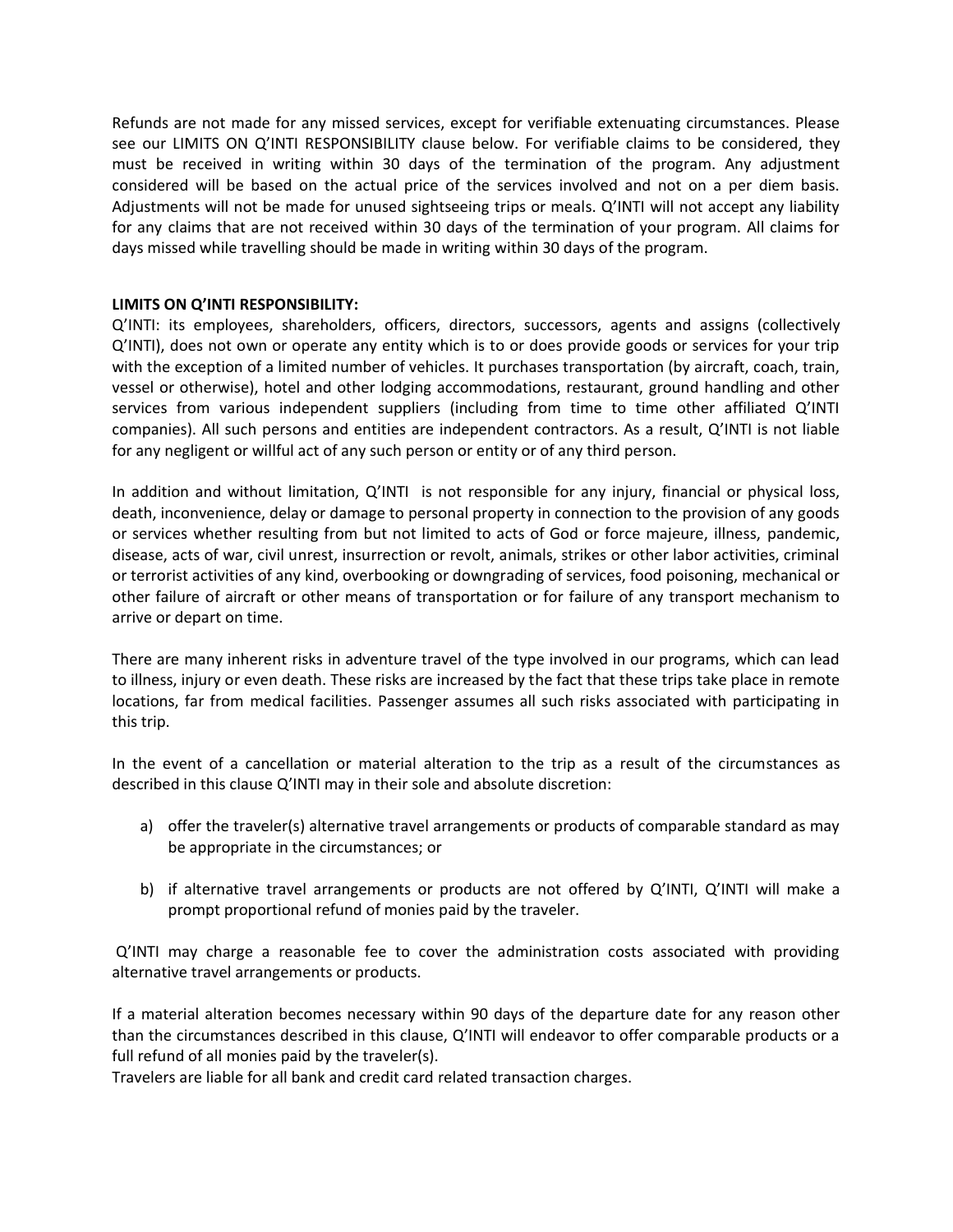#### **II. PERU & BRAZIL**

#### **A. PAYMENT POLICY**

\*\* A non-refundable deposit is required at the time of booking in order to cover initial tailoring services, as well as the time spent working on travel planning and design. This payment is entirely transferrable against the final cost of the trip.

The remainder of the tour cost is payable 60 days prior to departure. If the reservation is made within 60 days of departure, the entire tour price must be paid at the time of confirmation.

#### **Fit Payment Policy**

For Pantanal programs, 30 % of the total tour cost is required at booking time.

**60 Days prior to travel**: A non-refundable deposit of 20% of the total tour cost is required. If deposit is not received on this date, reservations will be automatically released.

**45 Days prior to travel:** Final payment (80% balance due and 70% for Brazilian programs) is required.

#### **Group Payment Policy**

**90 Days prior to travel**: A non-refundable deposit of 50% of the total tour cost is required. If deposit is not received on this date, reservations will be automatically released.

**60 Days prior to travel:** Final payment (50% balance due) is required.

In the case of a dispute, only the disputed amount may be withheld until such time as settlement is agreed. All other amounts must be paid in accordance with the payment policy.

### *For groups traveling to Brazil, please contact us to discuss the payment policy.*

#### **B. CANCELLATION:**

All cancellations must be received in writing.

#### 1. Amendments by you

Requests for amendments less than 30 days before the start of the trip must be in writing. We will try to accommodate all reasonable amendments and modifications to the agreed itinerary after payment is made and/or the trip has begun.

All charges corresponding to new services contracted will be passed on to you, and no refunds will be given for unused services and/or accommodation.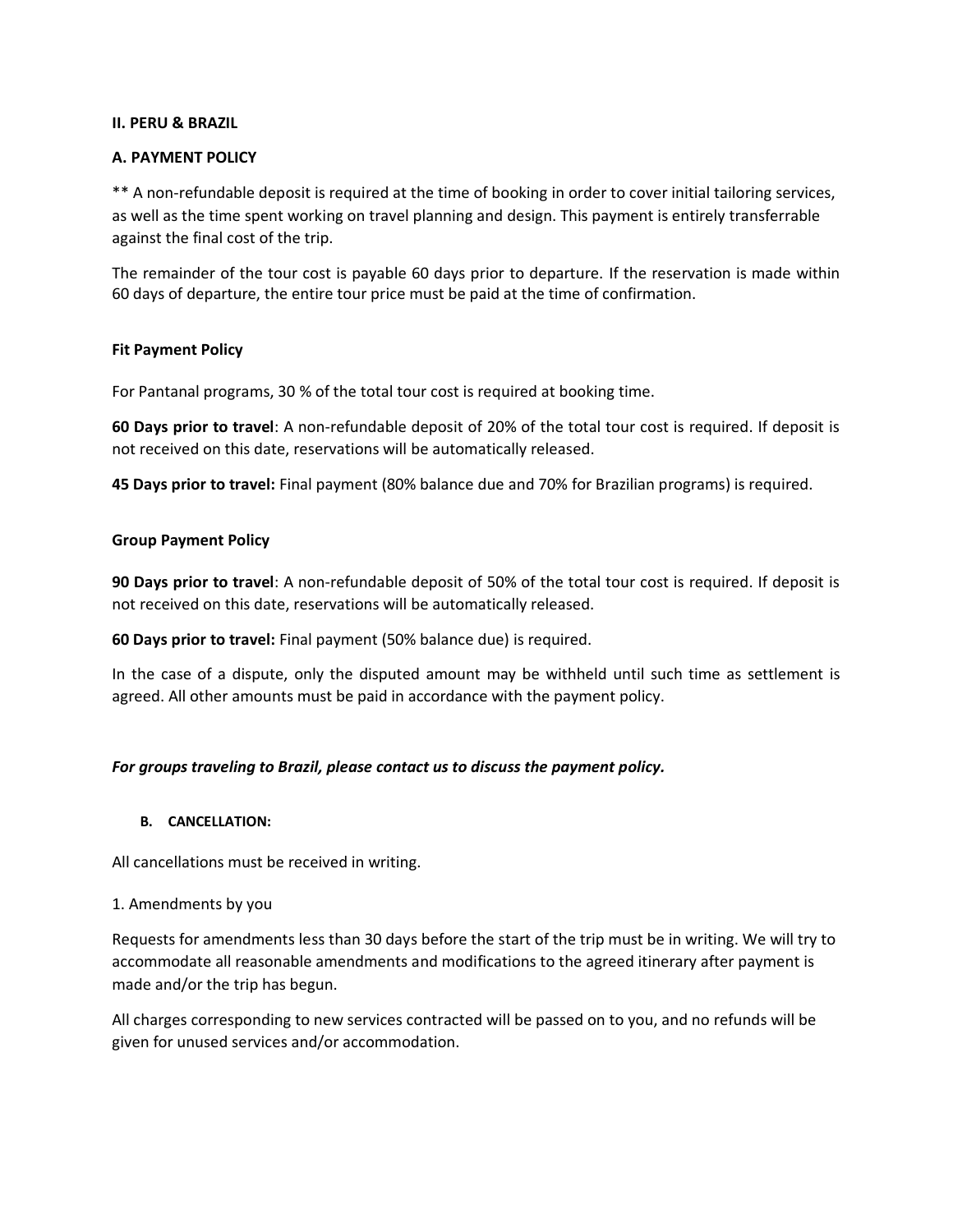Any substantial (\*) changes to the itinerary after full payment has been received will be treated as a cancellation by you (please refer to section B. Cancellations & Amendments, 2. CANCELLATIONS BY YOU).

(\*) Substantial meaning an altogether change of route as trek and/or destination changes

(Please note that the Inca Trail passes are non-transferable and non-refundable.

## 2. **Cancellations by you**

Q'INTI reserve the right to charge for financial penalties, fees and losses incurred as a result of cancellation.

## **a) Fits**

| More than 61 days | : Fully refundable except vendor expenses and deposit     |
|-------------------|-----------------------------------------------------------|
| $60 - 30$ davs    | : 50% of total payment except vendor expenses and deposit |
| $29 - 0$ days     | : No refund issued                                        |

If during the trip you decide for any reason to cancel the whole trip or to realize an altogether change of route, no refunds will be given for the unused services and/or accommodation.

Please note that tickets for the multi-day Inca Trail and One-day Inca Trail are paid upon confirmation. These are non-refundable and non-transferable in the event of cancellation by you. If after booking the Inca Trail permits with us, you decide to change the route and/or transfer the Inca Trail to another date, please note the new permit charges will be passed on to you or your client, and no refunds will be given for the unused permits.

### **b) Cancellation by Groups (8+ rooms)**

| More than 91 days | : Fully refundable except vendor expenses and deposit     |
|-------------------|-----------------------------------------------------------|
| $91 - 61$ days    | : 50% of total payment except vendor expenses and deposit |
| $60 - 0$ days     | : No refund issued                                        |

If individual members of the group cancel, the group cancellation policy applies.

If during the trip, some individual members of the group decide for any reason to cancel the whole trip or to realize an altogether change of route, no refunds will be given to those passengers for the unused services and/or accommodation.

Q'inti must receive a preliminary list of confirmed passengers at least 90 days prior to departure date. Any changes made to that preliminary list within 15 days of the start of the trip will infer an administrative fee of US\$200.00 per substantial change (\*).

(\*) Substantial meaning an altogether change of route, trek and/or destination changes.

# *For groups traveling to Brazil, please contact us to discuss the payment policy.*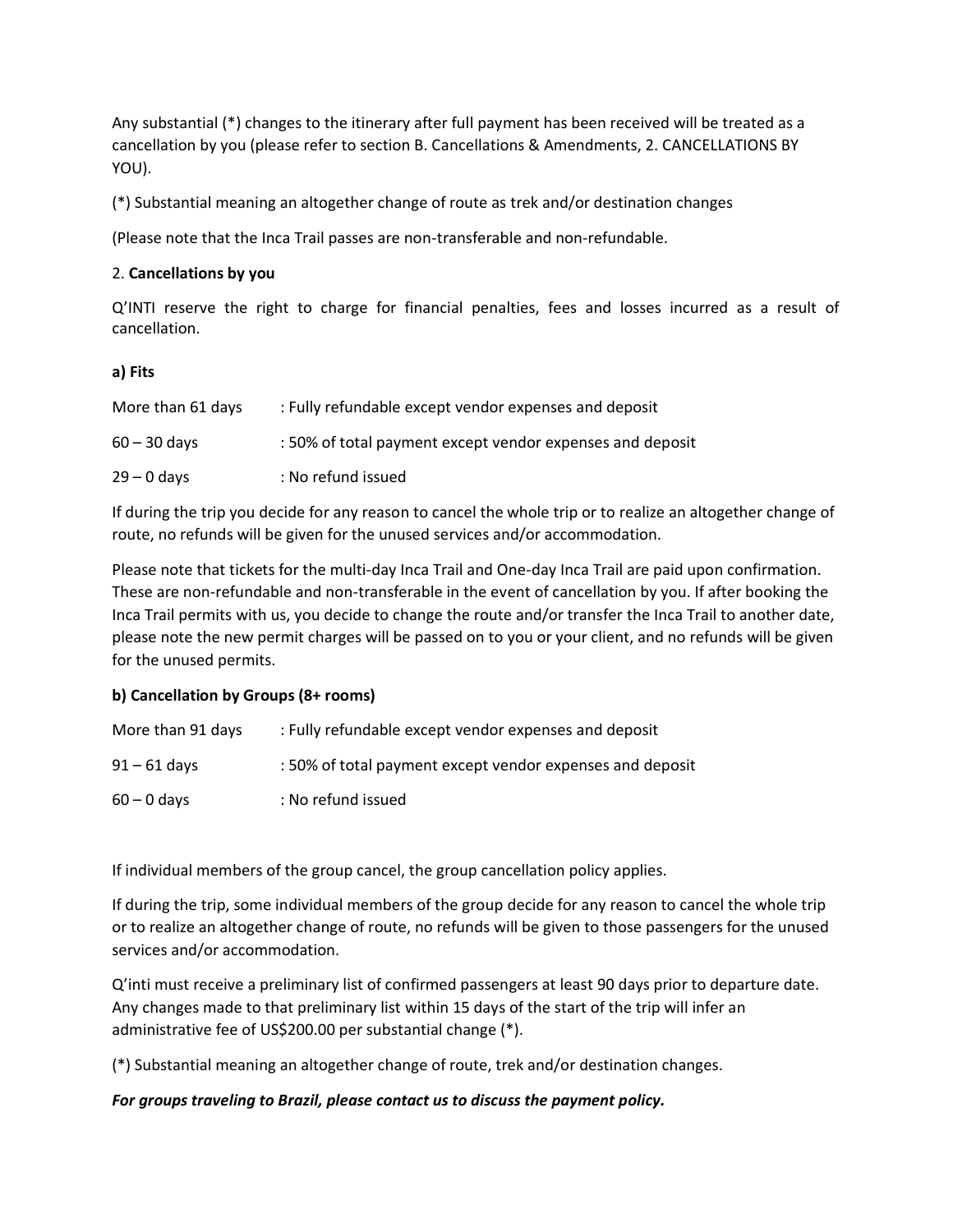### 3. Amendments by Q'inti – land arrangements

In very rare circumstances, Qinti may have to modify a confirmed holiday before you depart. If the modification is significant (\*), Q'inti will notify you as soon as practicably possible and offer you two choices:

Refund of the unused services.

Accept the alternative, and in case of a change to a lower standard of accommodation, to receive a refund for the difference amount between unused and lower accommodation.

(\*) We define significant as any of the following: a modification of flight time by more than 12 hours, a change of airport [except between airports serving the same city], a change of destination or a change to a lower standard of accommodation.

Under no circumstances will Q'inti offer refunds for cancellations in the event of a force majeure.

### **Important special deposits & prepayments:**

### **Belmond properties:**

## **For Fit's: (1-4 rooms)**

Belmond Sanctuary Lodge: full payment is required with 91 days in advance. Cancellations made with 90 to less days in advance, full penalty will apply.

### **For Parties: (5-7 rooms)**

Belmond Miraflores Park, Belmond Monasterio, and Belmond Palacio Nazarenas: 50% payment should be made with 60 days in advance. Full payment should be made with 30 days in advance.

Cancellations made with 60 to 31 days in advance, will be subject to a cancellation charge of 50% of the total cost. Cancellations made with 30 to less days in advance, full penalty will apply.

# **Belmond Rio Sagrado, Belmond Las Casitas and Belmond Sanctuary Lodge:**

50% payment should be made with 91 days in advance. Full payment should be made with 60 days in advance.

Cancellations made with 90 to 61 days in advance, will be subject to a cancellation charge of 50% of the total cost. Cancellations made with 60 to less days in advance, full penalty will apply.

### **Groups:**

In all hotels, 50% payment should be made with 120 days in advance. Full payment should be made with 90 days in advance.

Cancellations made with 120 to 91 days in advance, will be subject to a cancellation charge of 50% of the total cost.

Cancellations made with 90 to less days in advance, full penalty will apply.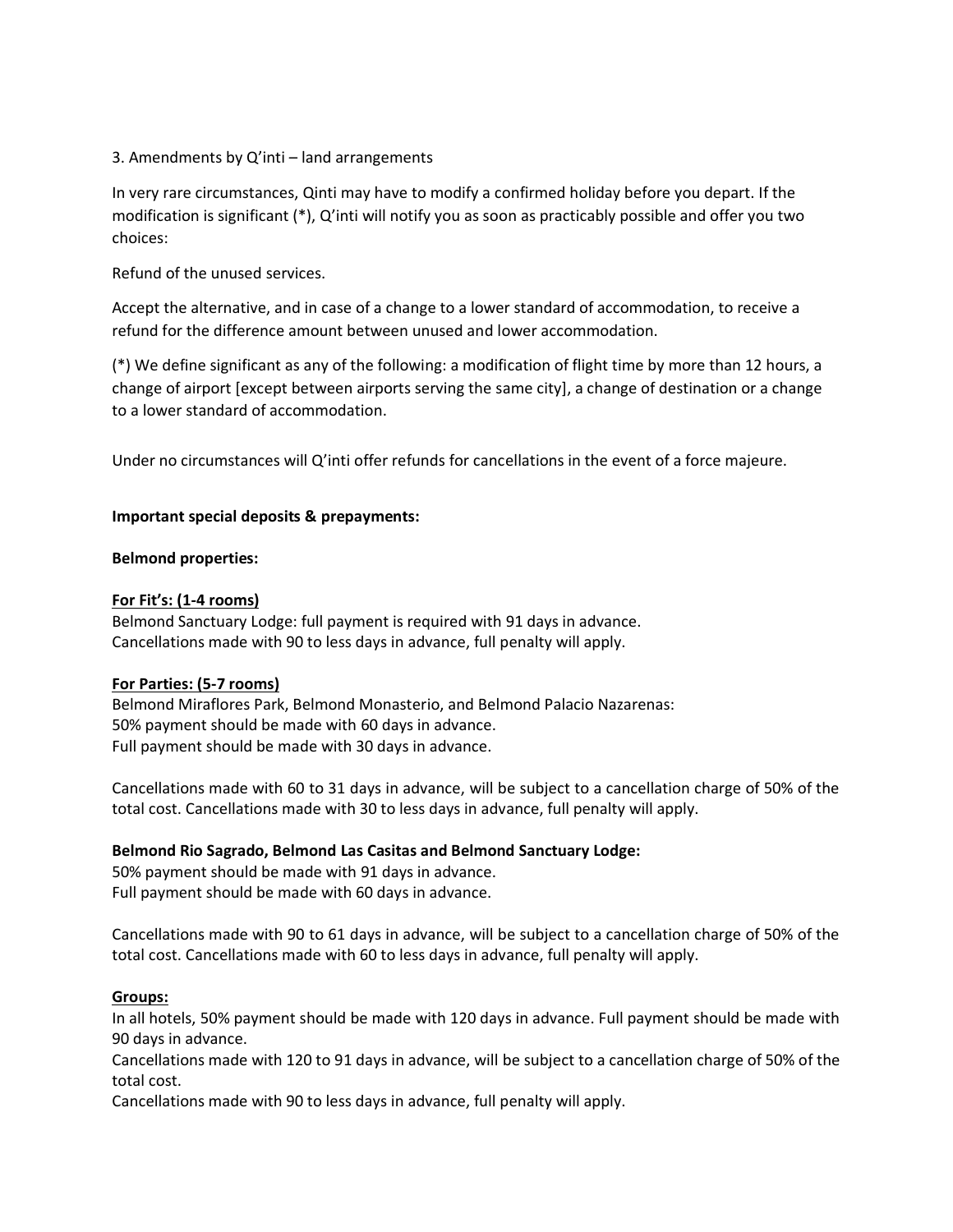**On Christmas and New Year Eve season (from Dec 26th to Jan 01st inclusive)** in Monasterio, Palacio Nazarenas, Río Sagrado and Las Casitas, full payment is required with 60 days in advance. In Sanctuary Lodge, full payment is required will not apply cancellations.

Payments during this season are non-refundable.

**Inkaterra properties:** (Inkaterra Machu Picchu, Reserva Amazonica, Hacienda Urubamba or La Casona Cusco & El Mapi By Inkaterra, Hacienda Concepción)

A non-refundable deposit of 20% of the total cost for the reservation should be paid with 60 days previous arrival for FIT'S and Groups (from 5 to 24 rooms).

Final non-refundable payment for FIT'S and Groups should be made with 45 days previous to arrival.

**Titilaka:** For FIT's, a non-refundable deposit of 20% of the total cost is required with 90 days before arrival to confirm the reservation. Final non-refundable payment should be sent with 45 days in advance.

For Groups, a non-refundable deposit of 20% of the total cost is required with 90 days before arrival to confirm the reservation. Final non-refundable payment should be sent with 60 days in advance.

# **Inca Trail trekking:** (3 nights camping or One day hike)

A non-refundable deposit of USD 300 (for one day hike) or USD 520 (for 3 nts camping program) per person is required to confirm permits for passengers. We also require full passenger details in order to confirm the reservation. Please make sure that your passports are valid until well beyond the date of travel in Peru. Once permits have been purchased, please note that, due to government regulations, it will be impossible to make changes to dates, names, group size and other passenger details.

### **M/V Aqua or Aria Amazon Cruise:**

*For Fit's:* A deposit of USD 400.00 is required to confirm the booking.

And full prepayment will be required 90 days prior departure. For those bookings made 90 or less days before departure, full payment will be required.

In case of cancellations made 121 + days prior to departure deposit will be refunded less USD 200.00 service charge per person. Cancellations made 120 to 90 days prior to departure deposits are nonrefundable. Cancellations made 90 or less days prior to departure, full payment will apply as cancellation penalty.

*For Groups:* For reservations made with 121 days or more in advance: A deposit of USD 400.00 is required to confirm the booking. An additional deposit of USD 420.00 will be required with 120 days in advance.

For reservations with 120 to 91 days in advance, a deposit of USD 800.00 will be required to confirm the booking.

And full prepayment will be required 90 days prior departure. For those bookings made 90 or less days before departure, full payment will be required.

In case of cancellations made 121 + days prior to departure deposit will be refunded less USD 200 service charge per person.

Cancellations made 120 to 90 days prior to departure deposits are non-refundable. Cancellations made 90 or less days prior to departure, full payment will apply as cancellation penalty.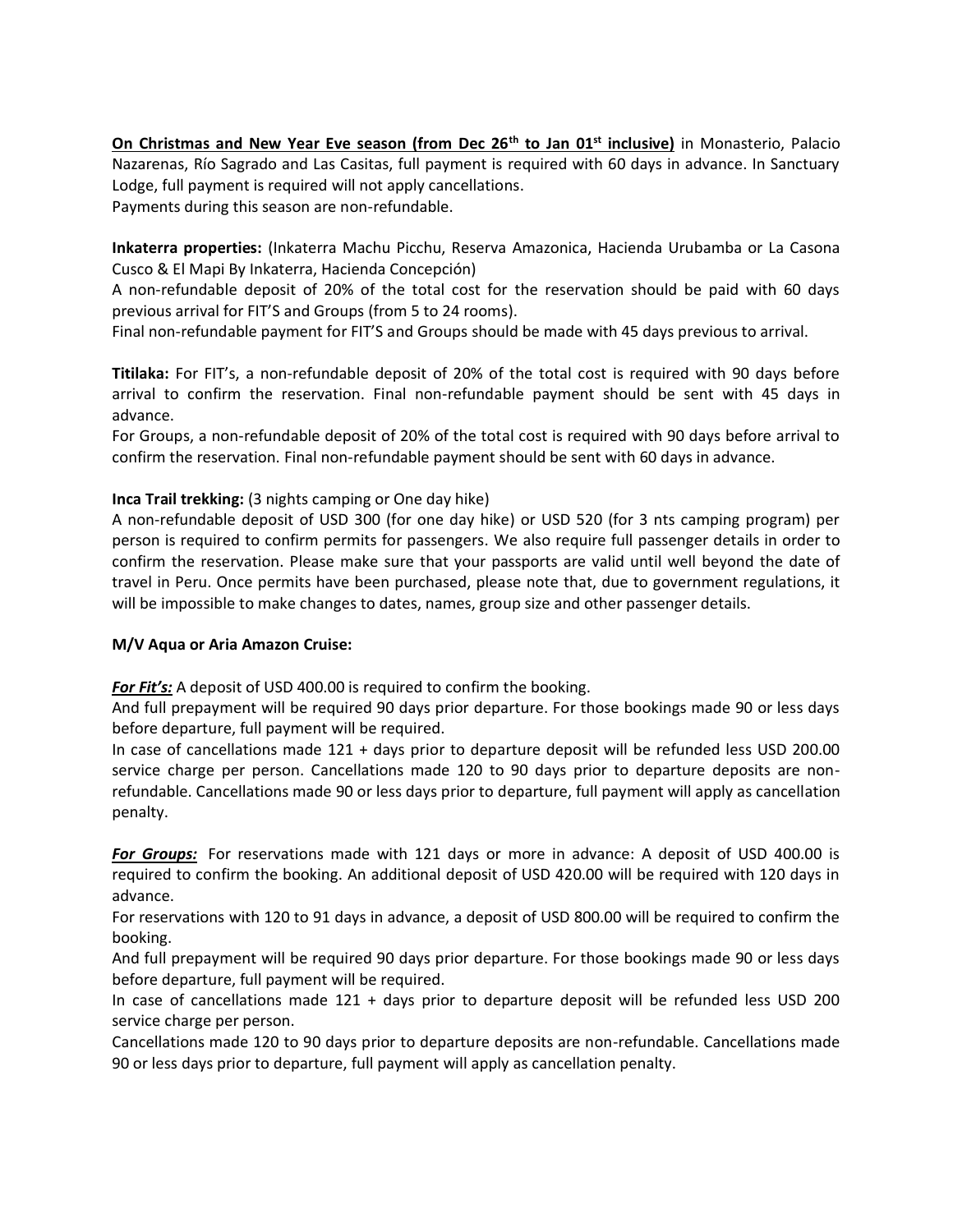**M/V Delfin – Amazon Cruise**: A deposit of USD 500.00 is required to confirm the booking. Full payment is required 91 days prior to departure. In case of cancellations made 90 or less days prior to departure, full payment will apply as cancellation penalty.

In case of cancellations made 151 + days prior to departure deposit will be refunded less USD 200.00 service charge per person. Cancellations made 150 to 91 days prior to departure deposits are nonrefundable. Cancellations made 90 or less days prior to departure, full payment will apply as cancellation penalty.

**Panoramico Cruise – Brazil:** A non-refundable deposit of USD 500 per person is required to confirm spaces at the ship.

## **B. CANCELLATIONS & AMENDMENTS**

## *COVID SPECIAL POLICIES*

– VALID FOR BOOKINGS CONFIRMED BEFORE DECEMBER 31, 2021

The following policies supersedes the normal cancellation and payment policies detailed in this document.

Q'inti wants to give customers greater assurance when the travel that plans can be changed at short notice without incurring costs or other penalties. The new way of travel demands flexibility and consequently, Q'inti has put in place a new policy that is "You may change your plans within 30 days of travel, without losing your booking deposit "

# **CANCELLATIONS**

Prior to 30 Days of Traveling

Your booking deposit with Q'inti is 100% refundable, as long as you cancel before 30 days of travelling. Should you not be able to travel due to COVID-19, we can defer your arrangements to a date when you are able to travel, subject to availability and seasonality, at no cost to you.

Any vendor expenses will be refunded according to each vendor's policy. In the majority of cases we have secured assurances from vendors that they will issue either refunds or vouchers, so that you can rebook your trip at a later date, at no extra charge. There are of course exceptions and should this be the case, we will endeavor to recover as much of your money back from our partners with no guarantees. Please enquire with our team if you have any doubts or would like to make specific requirements.

### Within 30 Days of Traveling

In the event of cancellation within 30 days of intended travel, the Q'inti deposit is non-refundable (but it may be possible to defer). We will endeavor to recover your funds from our vendors, but cannot guarantee the amounts.

Airlines and cruise operators tend to have stricter refund policies that we cannot guarantee any refund or credit note.